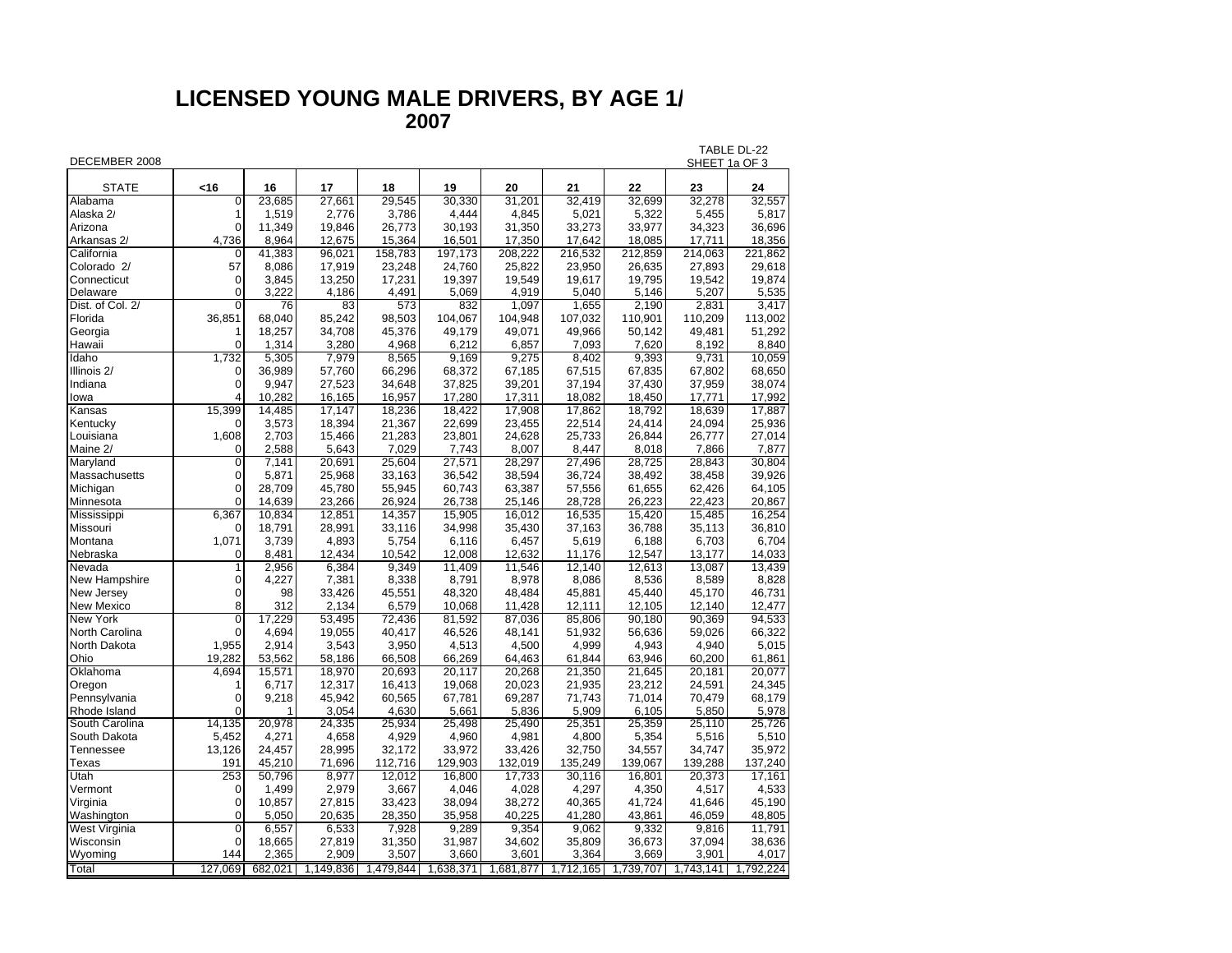## **LICENSED YOUNG FEMALE DRIVERS, BY AGE 1 / 2007**

| DECEMBER 2008     |                |                 |                     |                 |           |                 |           |                 |                    | TABLE DL-22<br>SHEET 2a OF 3 |
|-------------------|----------------|-----------------|---------------------|-----------------|-----------|-----------------|-----------|-----------------|--------------------|------------------------------|
|                   | $\overline{5}$ | 16              | 17                  | $\overline{18}$ | 19        | $\overline{20}$ | 21        | $\overline{22}$ | 23                 | 24                           |
| Alabama           | 0              | 22,983          | 26,565              | 28,542          | 29,205    | 30,009          | 31,111    | 32,185          | 32,166             | 32,562                       |
| Alaska 2/         | 0              | 1,381           | 2,671               | 3,321           | 3,915     | 4,277           | 4,385     | 4,905           | 4,826              | 5,158                        |
| Arizona           | 0              | 10,541          | 18,454              | 24,607          | 28,376    | 30,182          | 32,548    | 33,776          | 34,148             | 36,770                       |
| Arkansas 2/       | 4,191          | 8,353           | 12,206              | 14,617          | 15,701    | 16,390          | 17,033    | 17,693          | 18,024             | 17,831                       |
| California        | 0              | 40.497          | $\overline{92,093}$ | 140,605         | 178,984   | 190,666         | 199,680   | 205,679         | 210,533            | 217,708                      |
| Colorado 2/       | 38             | 8,171           | 17,778              | 22,729          | 25,121    | 25,831          | 24,447    | 26,626          | 27,983             | 29,829                       |
| Connecticut       | 0              | 4,027           | 12,705              | 16,535          | 18,417    | 18,798          | 19,002    | 19,616          | 19,535             | 19,360                       |
| Delaware          | 0              | 3,478           | 4,377               | 4,706           | 4,816     | 4,978           | 4,976     | 5,228           | 5,234              | 5,453                        |
| Dist. of Col. 2/  | 0              | $\overline{75}$ | $\overline{77}$     | 522             | 822       | 1,132           | 1,776     | 2,558           | 3,369              | 4,350                        |
| Florida           | 36,666         | 65,950          | 83,553              | 95,907          | 102,836   | 105,556         | 107,668   | 112,199         | 112,977            | 114,999                      |
| Georgia           | 0              | 17,999          | 33.714              | 43,248          | 47,862    | 49.774          | 51,419    | 52,927          | 53,600             | 56,703                       |
| Hawaii            | $\Omega$       | 1.141           | 2.940               | 4,277           | 5,339     | 5,962           | 6,177     | 6.842           | 7,522              | 7,876                        |
| Idaho             | 1,656          | 5,343           | 7,828               | 8,244           | 9,352     | 9,287           | 8,674     | 9,455           | $\overline{9,625}$ | 9,959                        |
| Illinois 2/       | 0              | 37,686          | 56,989              | 64,811          | 66,877    | 66,976          | 67,921    | 69,154          | 68,927             | 70,489                       |
| Indiana           | 0              | 9,616           | 26,628              | 33,215          | 35,841    | 37,304          | 35,894    | 37,000          | 38,068             | 37,379                       |
| lowa              | 0              | 10,218          | 15,818              | 16,864          | 17,236    | 17,542          | 18,601    | 19,133          | 18,258             | 18,789                       |
| Kansas            | 14,513         | 13,870          | 16,341              | 17,420          | 17,889    | 17,729          | 17,645    | 18,195          | 18,375             | 18.140                       |
| Kentucky          | 0              | 3,236           | 17,098              | 19,999          | 21,243    | 22,773          | 22,104    | 24,001          | 24,574             | 26,678                       |
| Louisiana         | 1,517          | 2,820           | 15,394              | 20,545          | 23,504    | 24,390          | 26,058    | 27,592          | 28,285             | 28,352                       |
| Maine 2/          | 0              | 2,535           | 5,548               | 6,839           | 7,433     | 7,627           | 8,078     | 7,855           | 7,743              | 7,720                        |
| Maryland          | 0              | 7,369           | 20,224              | 25,103          | 27,077    | 28,027          | 27,910    | 28,869          | 29.719             | 31,957                       |
| Massachusetts     | 0              | 5,611           | 24,706              | 30,943          | 33,835    | 35,509          | 34,799    | 36,819          | 37,445             | 39,322                       |
| Michigan          | 0              | 26,674          | 43,351              | 51,905          | 56,661    | 59,777          | 56,612    | 60,663          | 59,609             | 60,609                       |
| Minnesota         | $\Omega$       | 14.274          | 22.484              | 26,172          | 25,980    | 23.911          | 28,026    | 24.247          | 19.679             | 16,783                       |
| Mississippi       | 6,498          | 10,945          | 12,908              | 14,242          | 16,267    | 16,579          | 17,239    | 16,456          | 17,127             | 17,989                       |
| Missouri          | 0              | 17,958          | 27,197              | 30,887          | 32,840    | 34,057          | 35,882    | 36,047          | 35,178             | 37,235                       |
| Montana           | 1,148          | 3,601           | 4,738               | 5,608           | 5,764     | 5,958           | 5,475     | 5,944           | 6,366              | 6,346                        |
| Nebraska          | 0              | 8,050           | 11,407              | 9,973           | 11,251    | 12,004          | 11,062    | 12,167          | 13,015             | 13,752                       |
| Nevada            | 1              | 2,895           | 6,003               | 8,648           | 10,431    | 10,869          | 11,682    | 12,138          | 12,765             | 13,342                       |
| New Hampshire     | 0              | 4.144           | 7,112               | 8,171           | 8,443     | 8,595           | 8,031     | 8,320           | 8,138              | 8,724                        |
| New Jersey        | 0              | 56              | 33,101              | 43,344          | 46,427    | 46,963          | 45,234    | 45,792          | 46,037             | 47,577                       |
| <b>New Mexico</b> | 12             | 250             | 1,864               | 6,116           | 9,489     | 11,172          | 11,851    | 11,948          | 12,156             | 12,146                       |
| New York          | 0              | 13,744          | 47,086              | 61,961          | 69,158    | 74,531          | 75,660    | 79,148          | 80,439             | 85,114                       |
| North Carolina    | 0              | 4,687           | 18,737              | 38,744          | 44,691    | 45,910          | 49,611    | 52,648          | 54,125             | 59,607                       |
| North Dakota      | 1,758          | 2,870           | 3,385               | 3,858           | 4,072     | 4,222           | 4,669     | 4,693           | 4,731              | 4,829                        |
| Ohio              | 18.719         | 52,602          | 57,129              | 64,758          | 65,775    | 66,459          | 64,905    | 67,088          | 65,317             | 67,949                       |
| Oklahoma          | 4,599          | 15,324          | 18,704              | 20,197          | 19,767    | 20,301          | 22,098    | 22,346          | 21,294             | 22,222                       |
| Oregon            | 0              | 6,709           | 12,133              | 15,943          | 18,135    | 19,707          | 21,109    | 22,752          | 23,677             | 23,161                       |
| Pennsylvania      | 0              | 7,878           | 40,814              | 53,902          | 60,968    | 63,237          | 66,898    | 68,140          | 67,185             | 66,976                       |
| Rhode Island      | 0              | 0               | 3,110               | 4,598           | 5,272     | 5,697           | 5,844     | 6,013           | 5,924              | 5,915                        |
| South Carolina    | 14.379         | 20,809          | 23.804              | 25,932          | 25,937    | 26.082          | 26,331    | 26,935          | 26.888             | 28.039                       |
| South Dakota      | 5,054          | 4,069           | 4,495               | 4,745           | 4,866     | 5,061           | 5,081     | 5,076           | 5,336              | 5,466                        |
| Tennessee         | 13,213         | 24,369          | 28,319              | 31,691          | 33,182    | 33,788          | 33,907    | 35,136          | 35,902             | 37,114                       |
| Texas             | 150            | 43,536          | 68,556              | 103,614         | 121,523   | 127,613         | 133,015   | 139,399         | 140,839            | 139,166                      |
| Utah              | 269            | 55,060          | 8,054               | 8,267           | 7,602     | 24,329          | 36,868    | 17,586          | 13,338             | 11,513                       |
| Vermont           | 0              | 1,427           | 2,776               | 3,491           | 3,696     | 3,831           | 4,157     | 4,128           | 4,211              | 4,506                        |
| Virginia          | 0              | 11,967          | 29,199              | 34,354          | 38,892    | 39,466          | 42,306    | 43,591          | 43,937             | 48,335                       |
| Washington        | $\Omega$       | 5,305           | 20,534              | 27,352          | 33.106    | 36,361          | 37,883    | 39,808          | 41,538             | 43,372                       |
| West Virginia     | 0              | 7,348           | 7,322               | 8,885           | 10,404    | 10,449          | 10,087    | 10,318          | 10,734             | 12,784                       |
| Wisconsin         | 0              | 18,598          | 27,084              | 29,769          | 31,001    | 33,145          | 34,763    | 35,066          | 35,418             | 36,431                       |
| Wyoming           | 112            | 2,103           | 2,701               | 3,153           | 3,414     | 3,508           | 3,108     | 3,495           | 3,667              | 3,594                        |
| Total             | 124,493        | 670,152         | 1,107,814           | 1,393,879       | 1,546,695 | 1,624,301       | 1,677,300 | 1,715,395       | 1,725,506          | 1.777.980                    |
|                   |                |                 |                     |                 |           |                 |           |                 |                    |                              |